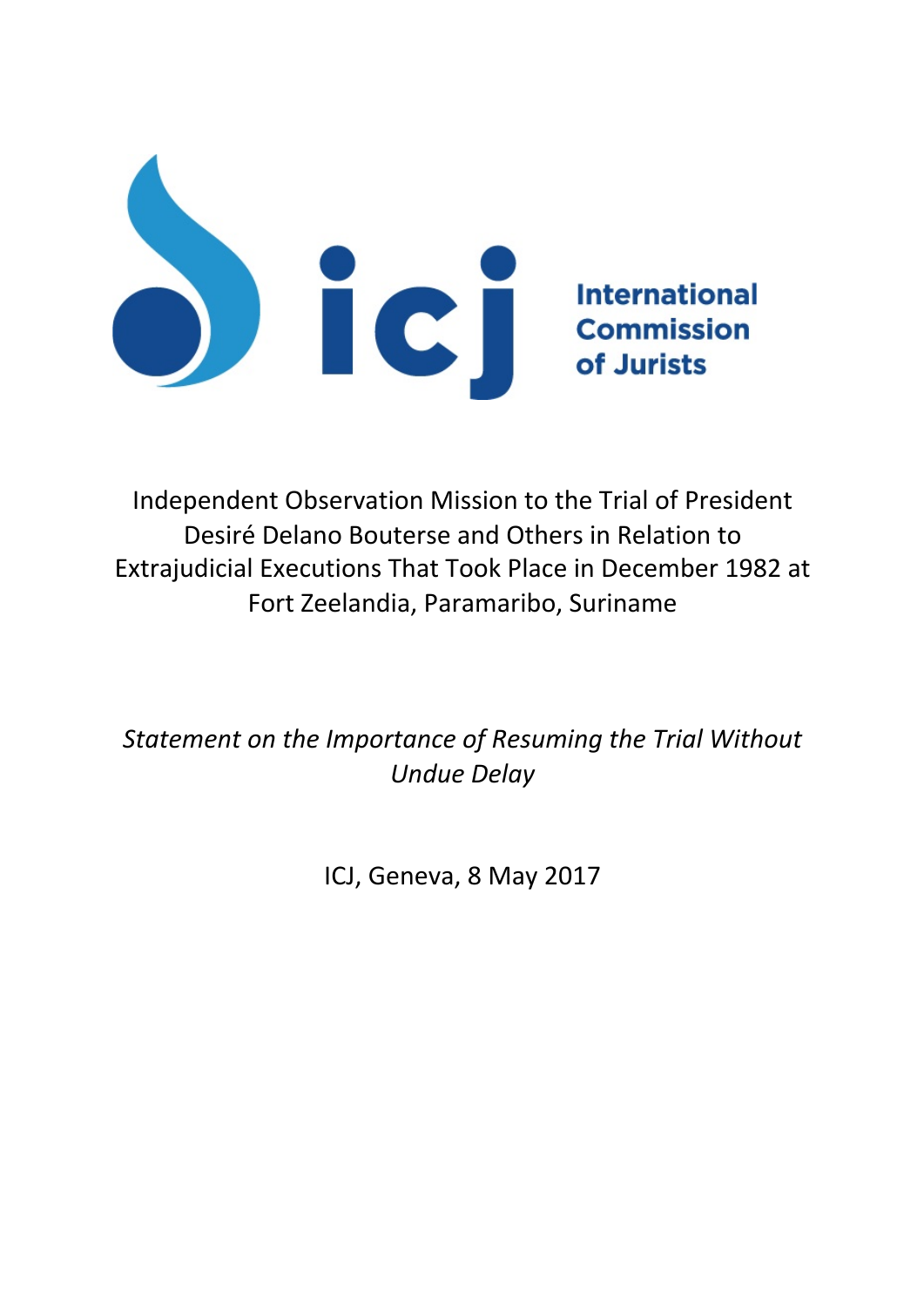## **ICJ Statement**

This Statement updates a report issued by the International Commission of Jurists (ICJ) on 29 May 2012 as part of an on-going trial observation mission concerning the trial of former Suriname President Desiré Delano Bouterse, accused of crimes involving unlawful killings .<sup>1</sup>

The initial trial ("Krijgsraad") that has been the subject of this observation mission began well before the mission itself, in November 2007 at a specially designed Military Court, located in the naval base of Boxel. Almost immediately after families of the alleged victims presented the initial complaint in 2007, the Court issued the first of many suspensions of the trial.

Since 2012, whenever the trial has been suspended, the ICJ has expressed its concern at these delays, as well as its dissatisfaction with the continued uncertainty on the applicability of an Amnesty Law.<sup>2</sup> While the ICJ remains of the (cautious) view that there is still space for a fair trial in Suriname, continued delays in the Krijgsraad have made this already difficult task, even more challenging.

According to international law and standards, including jurisprudence produced by the UN Human Rights Committee in respect of the International Covenant on Civil and Political Rights, once authorities have knowledge of a violation they should initiate a prompt, serious, impartial and effective investigation and, if warranted, a criminal trial presided over by an independent and impartial tribunal, *without delay*.<sup>3</sup> This jurisprudence of the Human Rights Committee has been confirmed by the Inter-American Court on Human Rights. $4$ 

On 2 August 2016, the Inter-American Commission on Human Rights expressed its "deep concern" over continued delays in the resumption of the trial. $5$ 

The ICJ has taken note of the fact that one of the key witnesses and accused in the original trial, Ruben Rozendaal, has repeatedly expressed his desire for the trial to take place without further delay.<sup>6</sup> The case has been pending for 35 years since the events took place and for nearly 10 years since the trial began in 2007. As stated in previous ICJ public statements, *justice delayed is justice denied*.

 $1$  ICJ, Independent observation mission to the trial of President Desiré Delano Bouterse, Geneva, 29 May 2012, Available at: https://www.icj.org/independent-observation-mission-to-the-trial-of-president-desire-delano-bouterse-and-others-in-

relation-to-extrajudicial-executions-that-took-place-in-december-1982-at-fort-zeelandia-paramaribo-suri/<br>
<sup>2</sup> See: ICJ, Unacceptable delays and uncertainty in trial of former President Bouterse and others, Geneva, 22 Janua Available at: https://www.icj.org/suriname-unacceptable-delays-and-uncertainty-in-trial-of-former-president-bouterseand-others/<br>  $\frac{3}{3}$  See Human Rights Committee General Comment 31, CCPR/C/21/Rev.1/Add. 1326 May 2004 § 8, 15, and 18.<br>  $^4$  See Inter-American Court of Human Rights Case of García-Prieto et al. v. El Salvador, Judgmen

<sup>§101;</sup> and Case of the *Gómez-Paquiyauri Brothers v. Peru, Judgment of 8 July 2004,* §146.<br><sup>5</sup> Organization of American States *Expresses Deep Concern over Blocking of Trial for Grave Human Rights Violations in* 

*Suriname*, Washington D.C., No. 108/16, 2 August 2016. Available at:

http://www.oas.org/en/iachr/media\_center/PReleases/2016/108.asp The jurisprudence of the Inter-American Court of Human Rights is reinforced, among other standards, by the United Nations Principles and Guidelines on the Right to a *Remedy and Reparation for Victims of Gross Violations of International Human Rights Law and Serious Violations of International Humanitarian Law*, passed by the General Assembly in 2005.<br><sup>6</sup> RNW (2012), 'Rozendaal: 'Bouterse heft ons allemaal misbruikt', *Radio Netherlands*, Published on 2 February 2012, last

accessed on 21 May 2012 at: http://www.rnw.nl/suriname/article/rozendaal-bouterse-heeft-ons-allemaal-misbruikt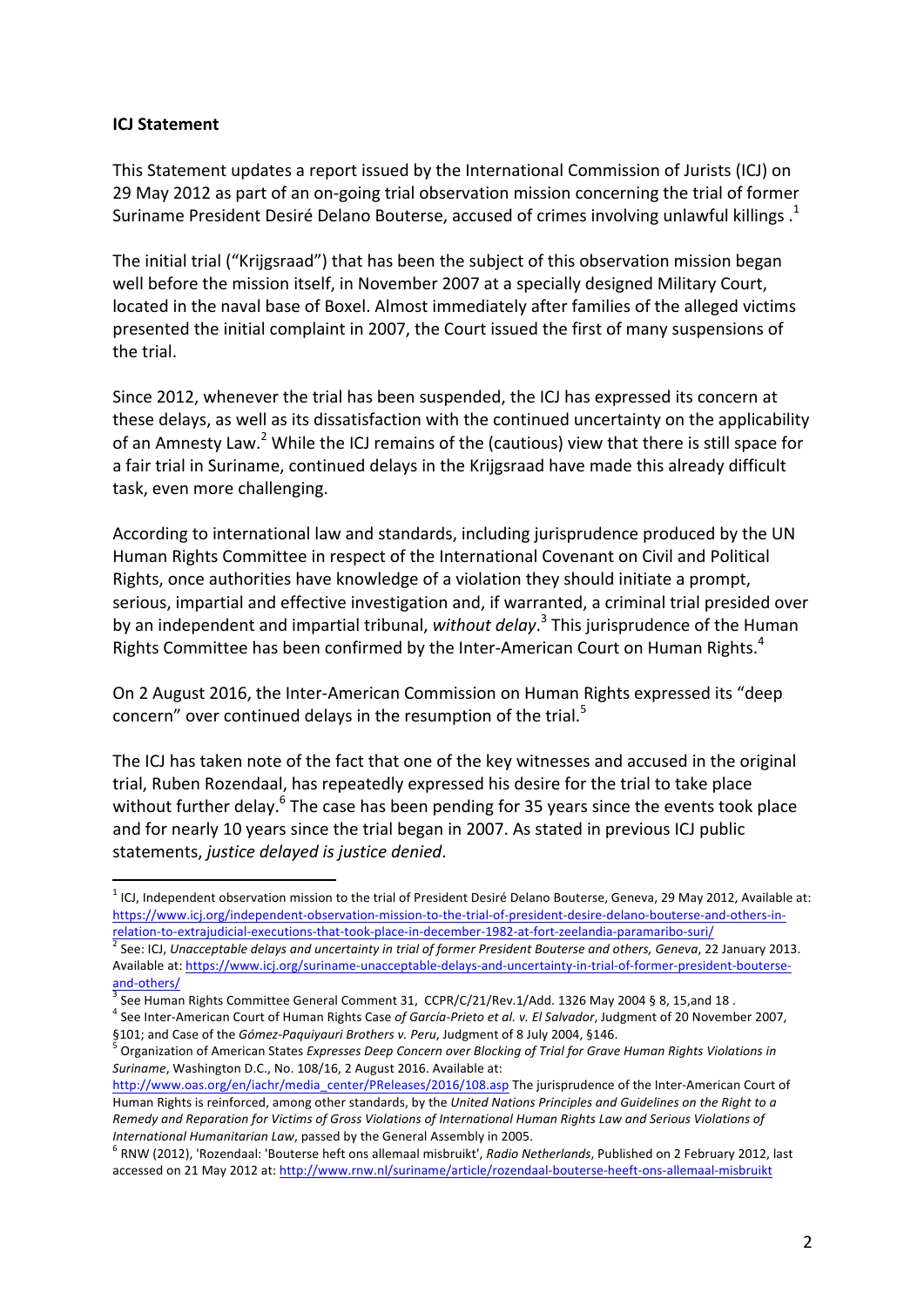## **The Trial in Suriname**

Due perhaps to the exceptional nature of the events of 12 December 1982, which have been followed by continued delays in the start and resumption of the trial, significant political and social divisions have emerged in the country.

The factual events of 1982 have been recounted several different sources, including the Dutch and Suriname media, and is In the is beyond the mandate of this mission.<sup>7</sup> Our concern is with the conduct of the investigation and trial, and the social and political climate in which the trial has taken place. These have not only been subjects of interest by the ICJ, but also by the UNHRC, which already in 1985 called on Suriname to investigate these events.<sup>8</sup>

A preliminary judicial investigation was opened in the capital Paramaribo in 2000. In November 2007, the trial against Bouterse and 24 others began at a specially designed Military Court ("Court"), located in the naval base of Boxtel, based on a complaint issued by lawyers acting on behalf of families of the victims. On 19 July 2010, Desiré Delano Bouterse, one of those accused in the trial, became the democratically-elected President of Suriname. He took up office on 12 August 2010.

On 9 March 2012, another one of the accused, Ruben Rozendaal, testified that he had direct knowledge of the events that took place in 1982. Shortly after this testimony, on 4 April 2012, a law was swiftly adopted in Parliament over a period of four days, amending the existing Amnesty Law of 1989, and granting amnesty to President Bouterse and others for the murders that allegedly took place in 1982.<sup>9</sup> President Bouterse subsequently gave public statements that those who opposed the Amnesty Law were considered as "enemies of the people".<sup>10</sup> This statement was then followed by a request by the Prosecutor to suspend the trial until the Constitutional Court could reach a decision regarding the constitutionality of the Amnesty Law.

Since the trial was suspended in 2012, the ICJ has repeatedly expressed its concern about these delays, as well as its dissatisfaction with the continued uncertainty on the applicability of an Amnesty Law. $^{11}$ 

<sup>&</sup>lt;sup>7</sup> See: Amnesty International (2012) *Suriname: Families of Bouterse's victims seek iustice 30 years on* 6 December 2012, Available: https://www.amnesty.org/en/latest/news/2012/12/suriname-families-bouterse-s-victims-seek-justice-years ; NJCM (1983) De *gebeurtenissen in Paramaribo, Suriname, 8-13 december 1982: de gewelddadigedood van 14 Surinamers en 1 Nederlander*, Leiden 14 February 1983. See also: R. Van Elst (2002) 'Universelerechtsmacht over foltering: Bouterse en de Decembermoorden', NJCM Bulletin Vol. 27(3), p. 208-224; Zegveld, L., "The Bouterse Case", in Netherlands yearbook of international law, (2001) vol. 32 (2001), page 97-118 Elst, van der R., "Universele rechtsmacht over foltering : Bouterse en de Decembermoorden" in *NJCM-bulletin : Nederlands tijdschrift voor* de mensenrechten, vol. 27, issue 3 (2002), page 208-224; Willems, J.H.M., "Treatment of Customary International Law and Use of Expert Evidence by the Dutch Court in the "Bouterse" Case" in *Non-state actors and international law*, vol. 4 (2004), issue 1, page 65-74; Couso, J., A. Huneeus and R. Sieder (eds), *Cultures of legality : judicialization and political activism in Latin America*, Cambridge: Cambridge University Press 2010; Ávila Paulette, M. and C.A. Sunshine, *Victims unsilenced : the Inter-American human rights system and transitional* 

*j<u>ustice in Latin America</u>,* Washington, DC : Due Process of Law Foundation 2007.<br><sup>8</sup> Human Rights Committee Baboeram et al. v. Suriname, 4 April 1985, CCPR/C/24/D/154/1983.

 $9$  Staatsblad van de Republiek Suriname 2012, No. 49.

<sup>&</sup>lt;sup>10</sup> ICJ Report, Independent Observation Mission to the Trial of President Desiré Delano Bouterse and Others in Relation to Extrajudicial Executions That Took Place in December 1982 at Fort Zeelandia, Paramaribo, Suriname, Geneva, 29 May 2012, p. 11. 11 See: ICJ, Unacceptable delays and uncertainty in trial of former President Bouterse and others, Geneva, 22 January 2013. Available at:

https://www.icj.org/suriname-unacceptable-delays-and-uncertainty-in-trial-of-former-president-bouterse-and-others/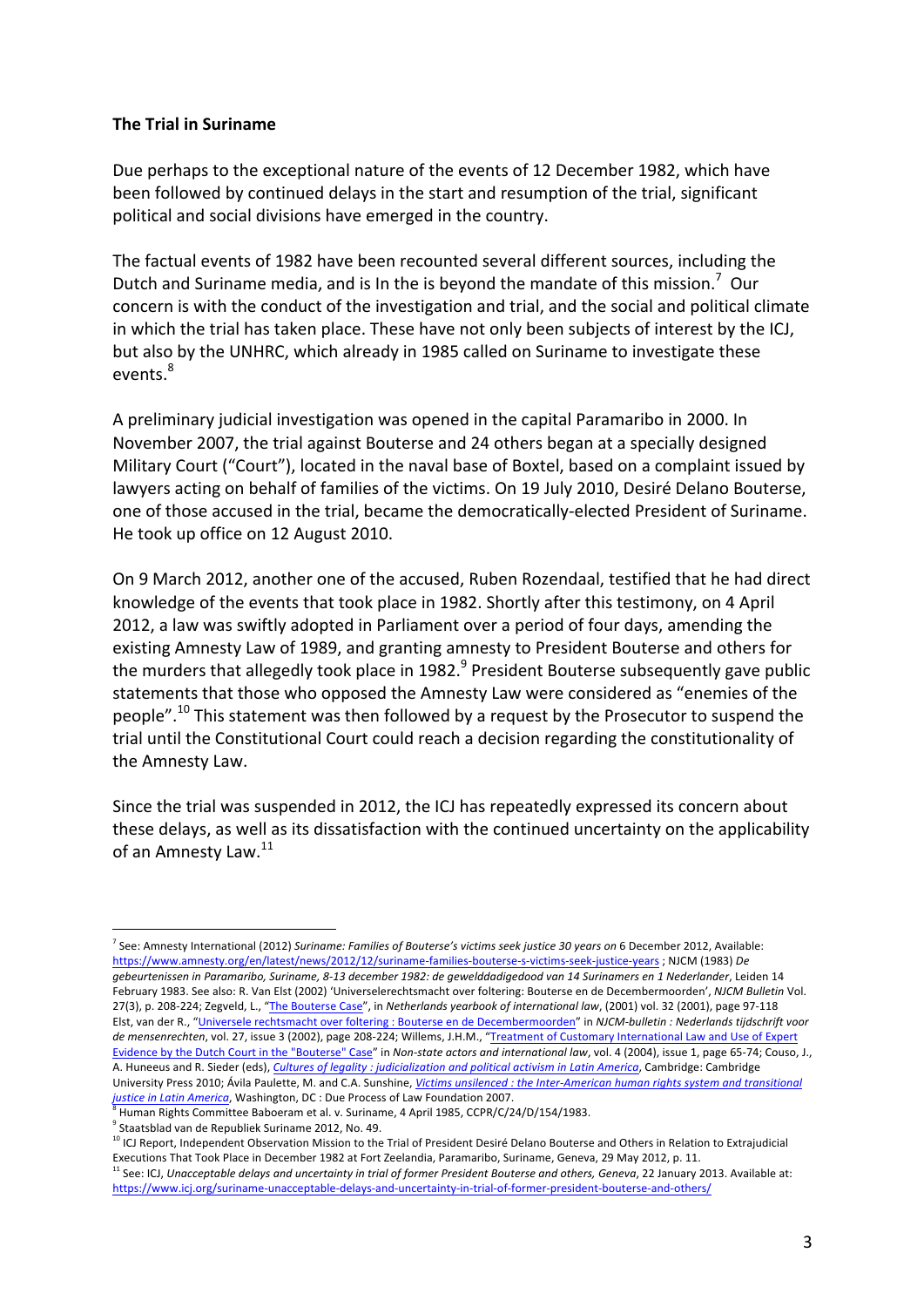On 14 July 2015, Desiré Delano Bouterse was re-elected for a second mandate as President of Suriname. On 9 June 2016, the Court found the Amnesty Law unconstitutional and ordered the proceedings to be resumed.<sup>12</sup> On 29 June 2016, President Bouterse used his authority as defined in Article 148 of the Constitution of Suriname and declared that the trial was a threat to national security, and ordered the Prosecutor to halt prosecution. The argument was raised that the criminal charges represented a danger for the economic stability of the country.<sup>13</sup>

On 30 June, 2016, the Court postponed its decision regarding a resumption of the trial against President Bouterse and the 24 other suspects. The Court was expected to continue the trial and to consider this new fact by 30 November 2016, but this time the trial was postponed until 30 January 2017, due to illness of one of the judges.

On 2 August 2016, the Inter-American Commission on Human Rights expressed its "deep concern" about the continued delays in the resumption of the trial. $^{14}$ 

Eventually, by early 2017, the Court ordered the Prosecutor to read the charges and ignore instructions by the President, since the matter was no longer in hands of the executive but of the judicial branch. Nevertheless, on February 9, 2017 the Court again postponed the trial.

ICJ remains concerned about continued delays in the resumption of the trial.

The amendment of the Amnesty Law in 2012 and a presidential order to halt prosecution in 2016 suggest there are deliberate efforts to delay or suspend the trial, using blocking or stalling techniques. 

The continued delays lead to concerns in relation to respect by Suriname is for its obligations under the ICCPR and the American Convention on Human Rights, particularly in relation to the right to a fair trial, the obligation to prosecute violations of the right to life, and obligation to ensure the an effective remedy and reparation for victims.

All states hold a duty to bring to justice those responsible for crimes under international law. When there is no trial at all, justice is not served and the justice system itself loses credibility. Legal proceedings help to restore public confidence in the national institutions that failed individuals and help to re-establish damaged confidence in the rule of law.

The ICJ therefore urges all parties to push for a speedy resumption of the trial, both in the interests of the victims and in the interests of the accused.

 $12$  E.g. Article 131 (3) of the Constitution forbids any interference in the investigation or prosecution of cases and those pending in court. The Amnesty Law furthermore conflicts with the judicial decision to prosecute and at the same time is at odds with the American Convention on Human Rights (Pact of San José, 1969).

<sup>13</sup> http://www.dwtonline.com/laatste-nieuws/2017/01/30/artikel-148-in-decemberstrafproces-verworpen/

<sup>14</sup> Organization of American States *Expresses Deep Concern over Blocking of Trial for Grave Human Rights Violations in Suriname*, Washington D.C., No. 108/16, 2 August 2016. Available at: http://www.oas.org/en/iachr/media\_center/PReleases/2016/108.asp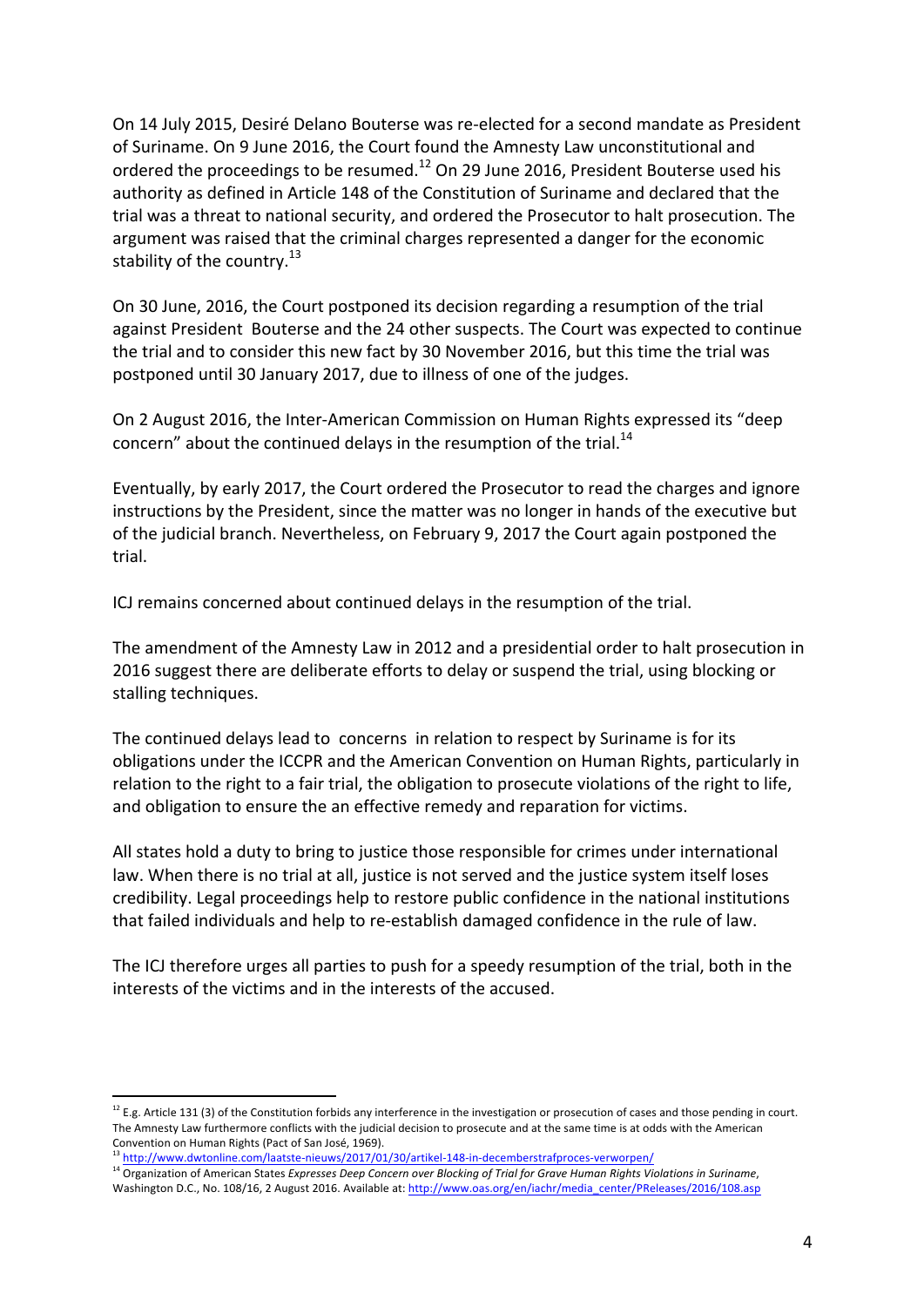## **Background**

It is well established under international law and standards that States have an obligation to ensure criminal liability for gross human rights violations and crimes under international law. Victims of such crimes are entitled to access to justice, including a right to an effective remedy and reparation. Those who are suspected of having committed those crimes, for their part, have the right to a fair trial by a competent, independent and impartial tribunal established by law, which includes a trial without undue delay.

These universally applicable rights and principles are affirmed in numerous international human rights treaties and instruments beginning with the Universal Declaration of Human Rights in 1948 and remains a cornerstone principle of international human rights law. Among the applicable treaties to which Suriname is a treaty is the ICCPR, which it acceded to on December 28, 1976 as well as the Inter-American Convention on Human Rights on 12 November 1987.<sup>15</sup>

Article 2 ICCPR requires of state parties to provide for an effective remedy, which includes reparation, for any breach of ICCPR rights. The supervisory committee of the ICCPR, the UNHRC, has affirmed that, in addition to compensation, reparation will involve:

restitution, rehabilitation and measures of satisfaction, such as public apologies, public memorials, guarantees of non-repetition and changes in relevant laws and practices, as well as bringing to justice the perpetrators of human rights violations.<sup>16</sup>

Compliance with the obligation to investigate and to punish those responsible is closely linked to "the right of the next of kin of the alleged victims to know what happened and to know who was responsible for the respective events". $^{17}$ 

The UN General Assembly and the UN Human Rights Council have recognized the importance of the right to truth towards ending impunity and promoting human rights.<sup>18</sup> The Human Rights Council has stressed the need "to recognize the right of victims of gross violations of human rights and serious violations of international humanitarian law, and their families and society as a whole, to know the truth regarding such violations",  $19$  and to establish appropriate and effective mechanisms to this end.<sup>20</sup>

<sup>&</sup>lt;sup>15</sup> On 1 September 1989, Suriname lifted its state of emergency declared on 1 December 1986 in the territory of the Districts of Marowijne, Commewijne, Para, Brokopondo and in part of the territory of the district of Sipaliwini. During this period, Suriname derogated from articles 12, 21 and 22 of the Covenant.

<sup>&</sup>lt;sup>16</sup> See Human Rights Committee, General Comment 31, The Nature of the General Legal Obligation Imposed on States Parties to the Covenant, UN Doc CPR/C/21/Rev.1/Add.13 at para. 16. See also Basic Principles and Guidelines on the Right to a Remedy and Reparation for Victims of Gross Violations of International Human Rights Law and Serious Violations of International Humanitarian Law, 16 December 2005, adopted by the UN General Assembly.

<sup>17</sup> See Inter-American Court of Human Rights Case of García-Prieto et al. v. El Salvador, Judgment of 20 November 2007, §102; and Case of the 'Las Dos Erres' Massacre v. Guatemala, Judgment of 24 November 2009, §105. In general about victims' rights see e.g. the United Nations General Assembly Declaration of Basic Principles of Justice for Victims of Crime and Abuse of Power, 29 November 1985.

<sup>18</sup> UN GA Resolution 68/165 of 21 January 2014, Article 1; UN HRC Resolutions 9/11 of 24 September 2008, Article 1; Resolution 12/12 of 1 October 2009, Article 1; Resolution 21/7: of 24 September 2012, Article 1.

 $19$  Resolution 9/11, Preamble; Resolution 12/12, Preamble. See also Updated Set of Principles for the Protection and Promotion of Human Rights Through Action to Combat Impunity, UN Commission on Human Rights, resolution 2005/81, Principle 2; Set of Principles on remedy and reparations, principle 4; Report of the Special Rapporteur on torture and other cruel, inhuman or degrading treatment or punishment, Juan E. Méndez, UN Doc. A/HRC/19/61, 18 January 2012, § 48.

 $20$  Ibidem; Resolution 12/12, Preamble.